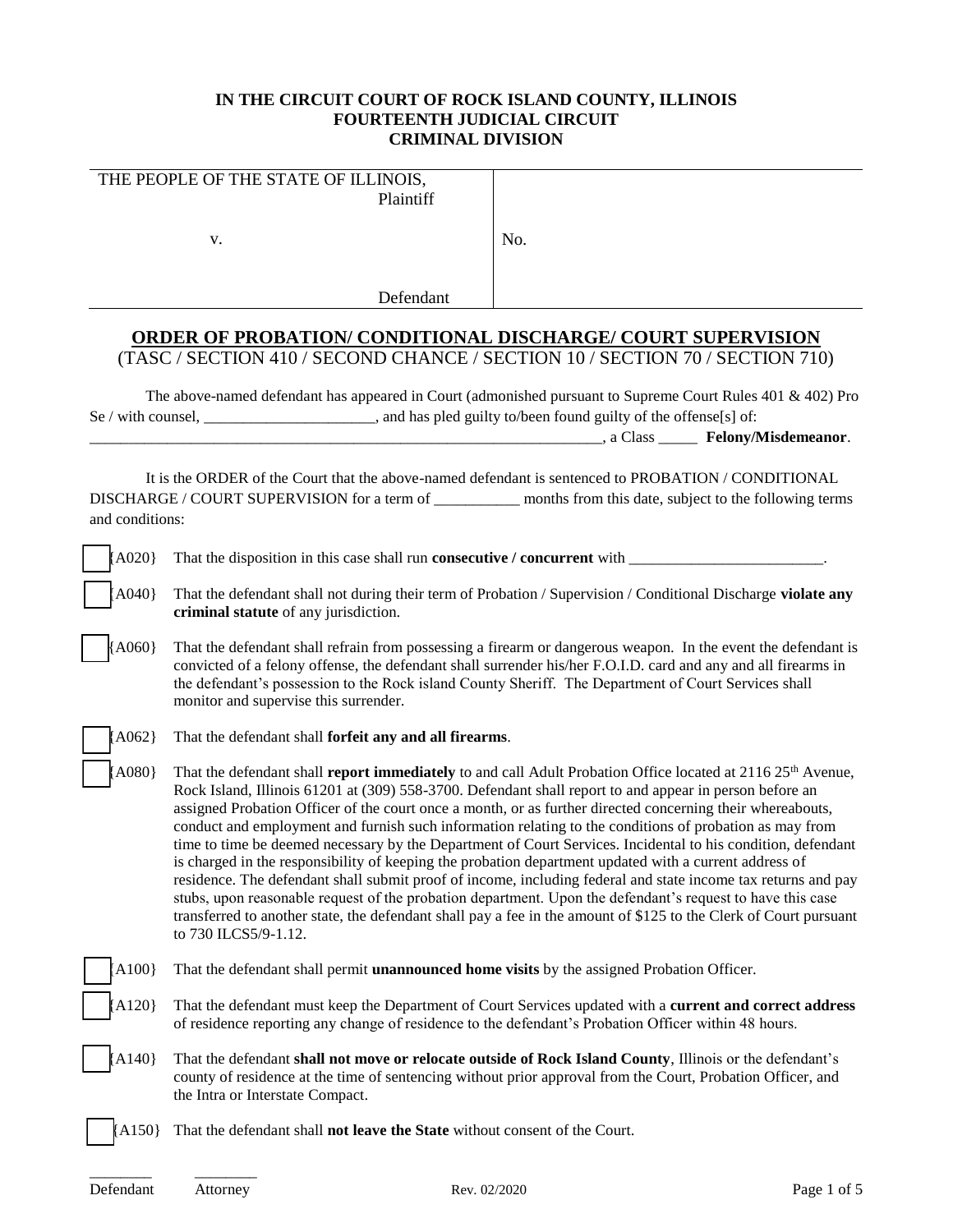[ ] {A180} That **specimens of the defendant's blood, saliva, or other tissue**, as directed by the Illinois State Police, be collected within forty-five (45) days at a place and time designated by the Illinois State Police for genetic marker analysis pursuant to 730 ILCS 5/5-4-3(j) and (k). The defendant shall pay an analysis fee of \$250.00, unless the defendant has previously provided DNA.

## **IMPRISONMENT:**

| ${A230}$ | That the defendant shall receive credit for _                                                                                                                                                                                                                                                                                                                                                             | served. |  |  |  |
|----------|-----------------------------------------------------------------------------------------------------------------------------------------------------------------------------------------------------------------------------------------------------------------------------------------------------------------------------------------------------------------------------------------------------------|---------|--|--|--|
| A240     | That the defendant serve a _____ day (straight / day for day credit) term of imprisonment in the Rock Island<br>County Jail (with credit for time served / stayed pending compliance with sentence). The mittimus is stayed                                                                                                                                                                               |         |  |  |  |
| $A250$ } | That the defendant serve a _____ day term of periodic imprisonment in the Rock Island County Jail<br>commencing ____________, 20___. A periodic imprisonment fee is assessed in the amount of \$<br>per<br>day payable weekly through the Rock Island County Sheriff's Office.                                                                                                                            |         |  |  |  |
| [A260]   | That the defendant shall serve a term of <b>home detention without</b> electronic monitoring.                                                                                                                                                                                                                                                                                                             |         |  |  |  |
| $[A262]$ | That the defendant shall serve a __________ day term of <b>home detention with</b> electronic monitoring. The<br>defendant shall abide by all conditions set forth by Rock Island County Court Services and shall pay a daily<br>fee of \$25.00 plus a one-time \$25.00 hook up fee, payable to the Clerk of Court.                                                                                       |         |  |  |  |
| ${A705}$ | That the defendant shall receive a \$30.00 credit toward any fine levied for each day incarcerated in the above-<br>captioned case pursuant to 725 ILCS 5/110-14                                                                                                                                                                                                                                          |         |  |  |  |
|          | <b>GENERIC CONDITIONS:</b>                                                                                                                                                                                                                                                                                                                                                                                |         |  |  |  |
| [A310]   | That the defendant shall successfully complete an <b>anger management</b> program designated by Department of<br>Court Services. The defendant shall obtain the evaluation and complete the treatment in a timely manner as<br>set by Court Services. The defendant shall pay all costs of this treatment. The defendant shall sign any<br>releases necessary for Court Services to monitor this program. |         |  |  |  |
| A325}    | That the defendant shall attend screening for the Rock Island County Cognitive Behavior Group. The<br>defendant shall successfully complete this course in a time and manner set by the Department of Court<br>Services. This condition may be waived by the Department of Court Services should the defendant be<br>determined following a screening to be unsuitable for the Cognitive Behavior Group.  |         |  |  |  |
| ${A330}$ |                                                                                                                                                                                                                                                                                                                                                                                                           |         |  |  |  |
| ${A350}$ | That the defendant shall abide by a curfew of                                                                                                                                                                                                                                                                                                                                                             |         |  |  |  |
| [ A370 ] | That the defendant shall <b>not possess any financial document not legitimately issued</b> to him/her in his/her<br>true name.                                                                                                                                                                                                                                                                            |         |  |  |  |
| (A390)   | That the defendant shall not be present at or enter or remain upon any real property, business, or residence                                                                                                                                                                                                                                                                                              |         |  |  |  |
| ${A400}$ | That all prior terms and conditions remain in effect except as changed herein.                                                                                                                                                                                                                                                                                                                            |         |  |  |  |
| [A410]   | That the defendant participate in programs as referred by the Department of Court Services.                                                                                                                                                                                                                                                                                                               |         |  |  |  |
| ${A430}$ | That the defendant shall complete ______________ hours of Public Service Work when, where, and as<br>directed by the Department of Court Services.                                                                                                                                                                                                                                                        |         |  |  |  |
| ${A450}$ | That the defendant shall use his/her best efforts to obtain and maintain employment and report on said<br>efforts to Court Services.                                                                                                                                                                                                                                                                      |         |  |  |  |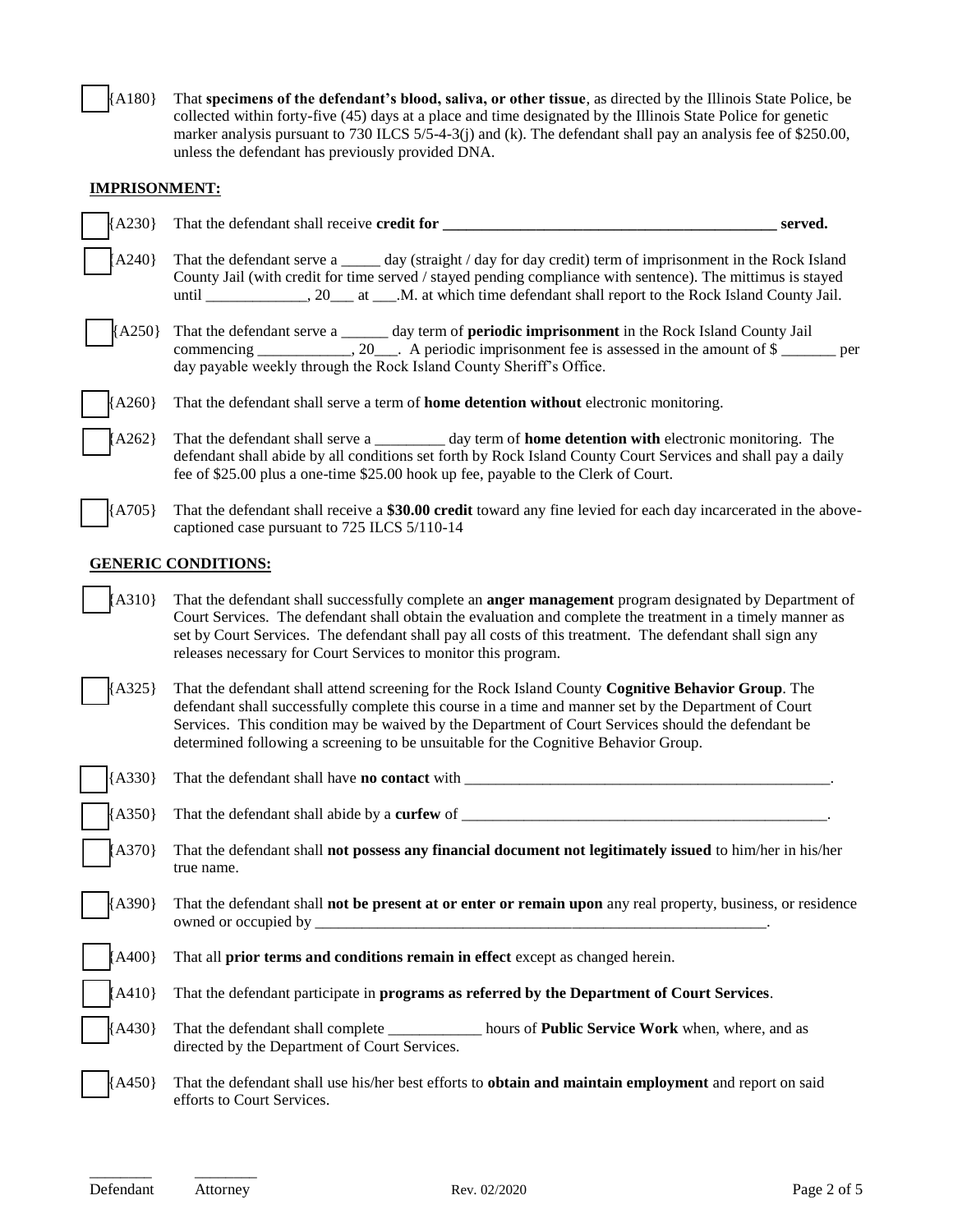| A454}                           | That the defendant shall enroll in and attend school or vocational training daily except for a valid medical<br>excuse and obey all rules.                                                                                                                                                                                                                                                                                                                                                                                                                                                                                                                                                                                                                                                                                                                                                                                                                                                                                                                                                                                                                                                                                                     |  |  |  |  |
|---------------------------------|------------------------------------------------------------------------------------------------------------------------------------------------------------------------------------------------------------------------------------------------------------------------------------------------------------------------------------------------------------------------------------------------------------------------------------------------------------------------------------------------------------------------------------------------------------------------------------------------------------------------------------------------------------------------------------------------------------------------------------------------------------------------------------------------------------------------------------------------------------------------------------------------------------------------------------------------------------------------------------------------------------------------------------------------------------------------------------------------------------------------------------------------------------------------------------------------------------------------------------------------|--|--|--|--|
| A458}                           | That the defendant must advise the Department of Court Services immediately of any change of<br>employment/school/vocational program.                                                                                                                                                                                                                                                                                                                                                                                                                                                                                                                                                                                                                                                                                                                                                                                                                                                                                                                                                                                                                                                                                                          |  |  |  |  |
| A470}                           | That the defendant shall have no direct or indirect contact with any member of any street gang.                                                                                                                                                                                                                                                                                                                                                                                                                                                                                                                                                                                                                                                                                                                                                                                                                                                                                                                                                                                                                                                                                                                                                |  |  |  |  |
| A480}                           | That the defendant shall attend and successfully complete the Victim Impact Panel no later than 95 days<br>from the date of this order.                                                                                                                                                                                                                                                                                                                                                                                                                                                                                                                                                                                                                                                                                                                                                                                                                                                                                                                                                                                                                                                                                                        |  |  |  |  |
| A490}                           | The defendant must <b>appear in person</b> on or about the <b>end of the term</b> of this sentence, specifically on -<br>at 8:30 AM, and if the Court determines that the defendant has successfully complied with<br>all of the conditions of this Order, then the Court shall discharge the defendant and enter an Order dismissing<br>the charges without adjudication of guilt or entry of conviction. No further notice will be given to the<br>defendant and failure to appear as ordered may result in an unsuccessful termination.                                                                                                                                                                                                                                                                                                                                                                                                                                                                                                                                                                                                                                                                                                     |  |  |  |  |
| <b>SUBSTANCES / ADDICTIONS:</b> |                                                                                                                                                                                                                                                                                                                                                                                                                                                                                                                                                                                                                                                                                                                                                                                                                                                                                                                                                                                                                                                                                                                                                                                                                                                |  |  |  |  |
| A510                            | That the defendant shall <b>not consume any alcoholic beverage</b> . The defendant shall submit to random alcohol<br>testing as requested by the Department of Court Services, and the defendant shall be charged a flat fee of<br>\$70.00 for said random testing in the above-entitled case.                                                                                                                                                                                                                                                                                                                                                                                                                                                                                                                                                                                                                                                                                                                                                                                                                                                                                                                                                 |  |  |  |  |
| A520}                           | That the defendant shall not consume, ingest, or otherwise have any <b>illegal drugs in his/her system</b> as<br>defined by Illinois and Federal law. The defendant shall submit to random urine drops as requested by the<br>Department of Court Services, and the defendant shall be charged a flat fee of \$70.00 for said random testing<br>in the above-entitled case. If the Department of Court Services deems it necessary, the defendant shall submit<br>to further testing at a local laboratory, such as the Metro Lab, within 72 hours of the direction of the<br>Department of Court Services and stipulate to the results of said testing at any hearing. In the event of a<br>positive urinalysis test result, the Department of Court Services may direct the defendant to receive a<br>substance abuse evaluation to be completed within 60 days of the positive test result and the defendant shall<br>follow all treatment recommendations, and successfully complete any and all recommended treatment<br>programs at the direction of the Department of Court Services and/or the treatment provider(s). The defendant<br>shall sign all necessary releases for the Department of Court Services to monitor this program. |  |  |  |  |
|                                 | That the defendant shall also not consume any cannabis. If this box is not checked it shall not be a violation.                                                                                                                                                                                                                                                                                                                                                                                                                                                                                                                                                                                                                                                                                                                                                                                                                                                                                                                                                                                                                                                                                                                                |  |  |  |  |
| ${A548}$                        | That the defendant shall obtain an (alcohol / substance abuse / alcohol and substance abuse evaluation)<br>within 60 days of this order, follow all treatment recommendations, and successfully complete any and all<br>recommended treatment programs including random alcohol and urine testing at the direction of the<br>Department of Court Services and/or the treatment provider(s). The defendant shall pay all costs of treatment<br>including a flat fee of \$70.00 for said random testing in the above-entitled case. The defendant shall sign all<br>necessary releases for the Department of Court Services to monitor this program.                                                                                                                                                                                                                                                                                                                                                                                                                                                                                                                                                                                             |  |  |  |  |
| ${A552}$                        | That the defendant shall be placed into the TASC, Inc. program pursuant to Chapter 20 ILCS 301/40-5, et<br>seq. That the defendant shall successfully complete substance abuse evaluation and treatment as directed by<br>TASC, Inc. and follow all program requirements. That the defendant shall follow all rules and regulations of<br>TASC, Inc. and sign all necessary releases and pay all necessary fees.                                                                                                                                                                                                                                                                                                                                                                                                                                                                                                                                                                                                                                                                                                                                                                                                                               |  |  |  |  |
| A560}                           | That the defendant shall participate in A.A./N.A. and follow any and all treatment recommendations.                                                                                                                                                                                                                                                                                                                                                                                                                                                                                                                                                                                                                                                                                                                                                                                                                                                                                                                                                                                                                                                                                                                                            |  |  |  |  |
| ${A564}$                        | That the defendant shall participate in Gambler's Anonymous and follow any and all treatment<br>recommendations.                                                                                                                                                                                                                                                                                                                                                                                                                                                                                                                                                                                                                                                                                                                                                                                                                                                                                                                                                                                                                                                                                                                               |  |  |  |  |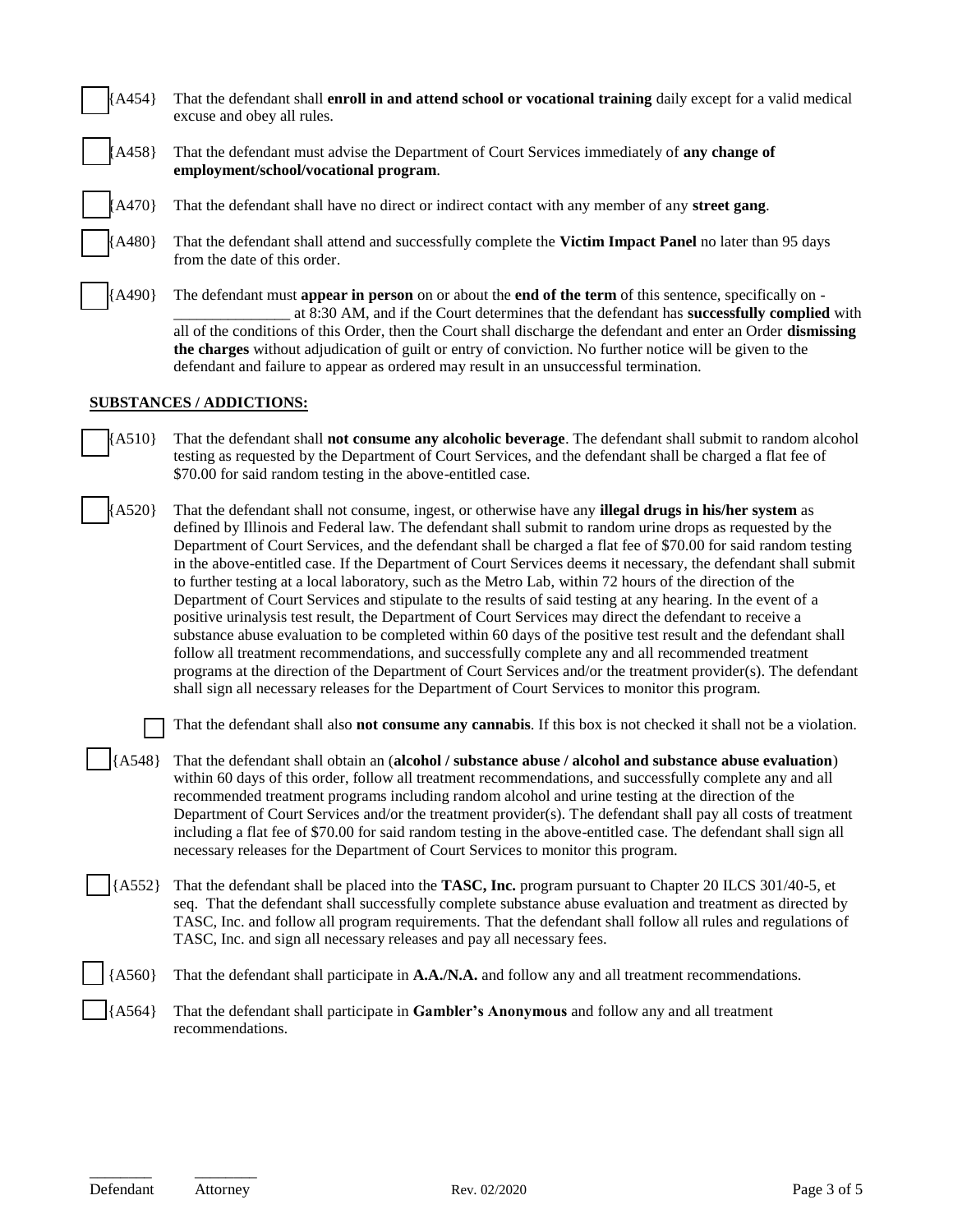## **MENTAL HEALTH:**

- [ ] {A570} That the defendant shall obtain a **mental health assessment** and complete all recommended counseling or treatment including the taking of all **prescribed medication**. The defendant shall sign all necessary releases for Court Services to monitor this program.
- [ ] {A578} That the defendant shall cooperate with **mental health treatment** including taking **prescription medication**.

## **SEX OFFENDER:**

- $A600$  That pursuant to 730 ILCS  $5/5-5-3(g)$ , the defendant shall undergo medical testing to determine whether the defendant has any **sexually transmittable diseases**, including a test for H.I.V. and A.I.D.S. The testing shall be performed only by appropriately licensed medical practitioners and may include an analysis of any bodily fluids as well as an exam of the defendant's person. Except as otherwise provided by law, the results of such testing shall be kept strictly confidential by all medical personnel and personally delivered in a sealed envelope to the Judge of the Court in which the conviction was entered for the Judge's inspection in camera. The Judge, acting in the best interests of the victim and the public, shall have discretion to determine to whom, if anyone, the results of the testing may be revealed. The cost of the testing shall be paid by the defendant and assessed as costs against the defendant.
- [ ] {A610} That the defendant shall **register as a sex offender** within 3 days with the Chief of Police of the municipality in which the defendant resides or if the defendant lives in an unincorporated area, the defendant shall register with the Sheriff of the county of residence.
	- [ ] {A620} That the defendant shall obtain a **sex offender evaluation** by an evaluator approved by the Sex Offender management Board pursuant to 730 ILCS 5/5-3-2(b-5) and the defendant shall pay for the **cost** of said evaluation reimbursing Rock Island County up to \$200.00.
	- [ ] {A630} That the defendant shall attend and successfully complete **Sex Offender Treatment.**
	- [ ] {A640} That the defendant shall **not access or use a computer or any other device with Internet capability** without prior written approval of the Probation Officer. If given approval to use such devices, the defendant shall submit to periodic unannounced examinations of the defendant's computer or any other device with Internet capability (including any cellular phone or similar device with Internet capability) by the Probation Officer, law enforcement officer, or assigned computer or information technology specialist including the retrieval and copying of all data from the computer or device and any internal or external peripherals and removal of such information, equipment, or device to conduct a more thorough inspection.
- [ ] {A645} That the defendant shall be subject to **unannounced examinations of his/her computer**, software, and other electronic devices to which he had/has access, and shall consent to the installation of equipment or software to monitor his computer use. The defendant's computer shall be subject to examination at any time and shall be subject to seizure if any prohibited materials were found.

#### **DOMESTIC VIOLENCE / ANGER MANAGMENT:**

- [ ] {A670} That the defendant shall obtain an evaluation and begin the **domestic violence program** as recommended within 30 days of this date or the date of release from jail and complete the program as required by Court Services. The defendant shall pay all costs of said program and shall provide a release to Court Services to monitor the defendant's compliance.
- [ ] {A645} That the defendant shall be subject to **unannounced examinations of his/her computer**, software, and other electronic devices to which he had/has access, and shall consent to the installation of equipment or software to monitor his computer use. The defendant's computer shall be subject to examination at any time and shall be subject to seizure if any prohibited materials were found.
- [A674] That the defendant shall successfully complete an **anger management** course as required by Court Services. The defendant shall pay all costs of said program and shall provide a release to Court Services to monitor the defendant's compliance.